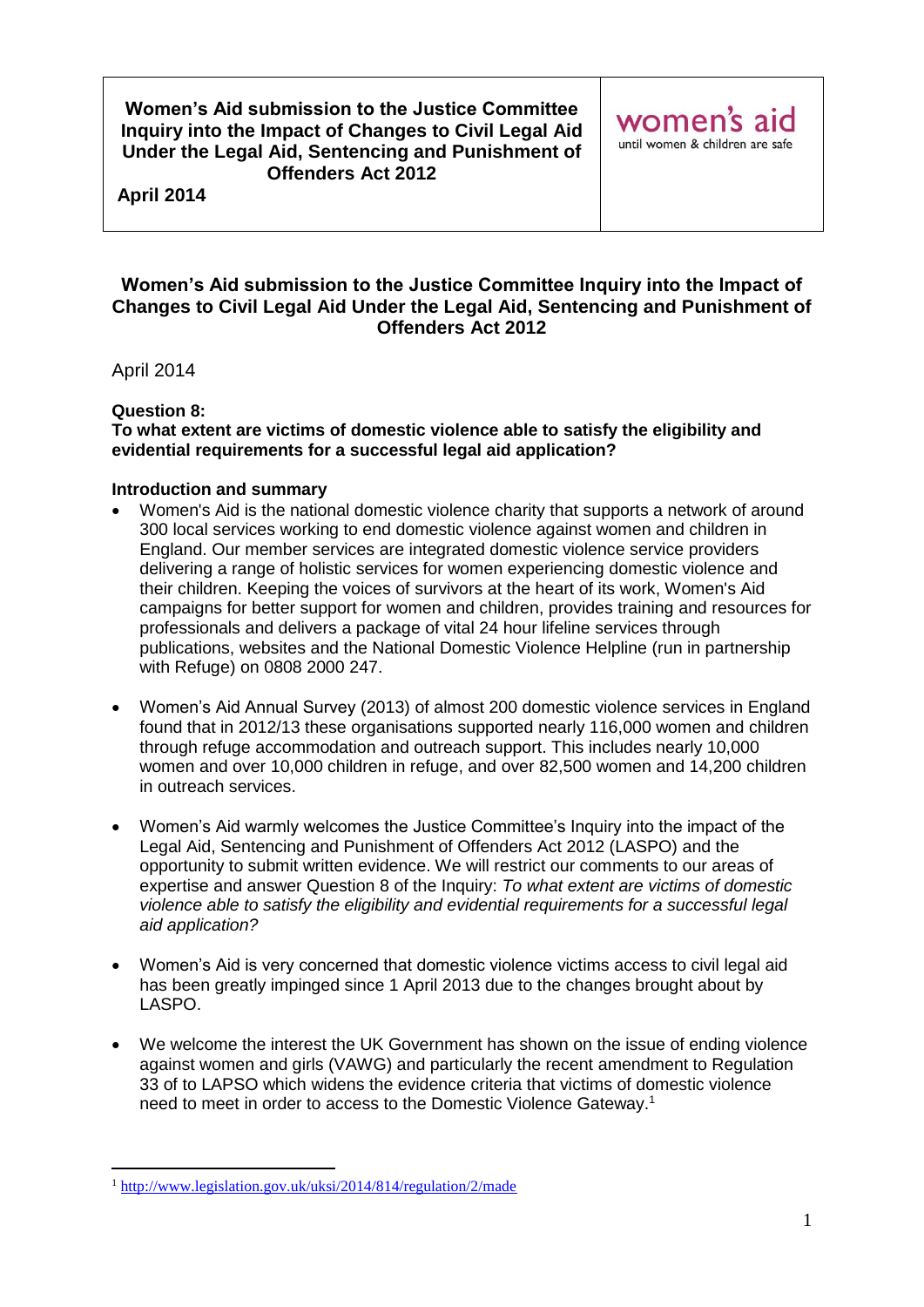**April 2014**

<u>.</u>

 We believe that for the UK Government to meet its obligations in regards to the provision of justice for survivors of domestic violence more must be done to ensure that survivors of domestic violence can access civil legal aid in order to protect themselves and their children from further violence.

## **Domestic Violence Survivor's Access to Legal Aid**

- Women's Aid believes that legal aid is an essential tool for the protection of women and children from domestic violence. It enables women to apply for protection orders, to access legal representation in order to establish safe child contact and access safe accommodation; which in turn can empower women to escape violent relationships. We welcome the Government's decision to exempt women experiencing domestic violence from the reforms to legal aid but are concerned about the level of evidence which is required by women to prove their experience of domestic violence.
- A recent study conducted by Rights of Women, Women's Aid and Welsh Women's Aid shows that since April 2013:
	- $\circ$  50% of women do not have any of the prescribed forms of evidence in order to apply for legal aid in family law cases.
	- o Research suggests that 60% of women take no further action if they are not eligible for legal aid.
	- $\circ$  Over 30% of women report finding it very difficult to find a legal aid solicitor.<sup>2</sup>

The concerns about victims access to legal aid being impacted by the reforms introduced under LASPO were reflected in the UN Special Rapporteur on Violence Against Women and Girls, Rashida Manjoo's, comments after her visit in April 2014.

*"While legal aid is technically still available to women survivors of violence, these changes [following the adoption of LASPO] have, in practice, led to a higher threshold of evidence that needs to be presented to be able to access legal aid. I received information indicating that women who have experienced or are experiencing domestic violence, often do not have the necessary forms of evidence to qualify for legal aid. Thus they take no action in relation to their family law problems."<sup>3</sup>*

 Women in abusive situations need to access legal aid for a multitude of reasons, from applying for injunctions against perpetrators of violence to child contact issues. The many women who are now unable to access legal aid, especially the 60% who take no further action, are potentially at much greater risk and possibly unlikely to try and seek help again from the criminal justice system.

<sup>3</sup> Special Rapporteur on violence against women finalizes country mission to the United Kingdom and calls for urgent action to address the accountability deficit and also the adverse impacts of changes in funding and services. [http://www.wave-](http://www.wave-network.org/sites/default/files/Final_press_statment_UK_15_Apr_VAW.pdf)

[network.org/sites/default/files/Final\\_press\\_statment\\_UK\\_15\\_Apr\\_VAW.pdf](http://www.wave-network.org/sites/default/files/Final_press_statment_UK_15_Apr_VAW.pdf)

<sup>2</sup> Rights of Women (2013) Evidencing domestic violence: a barrier to family law legal aid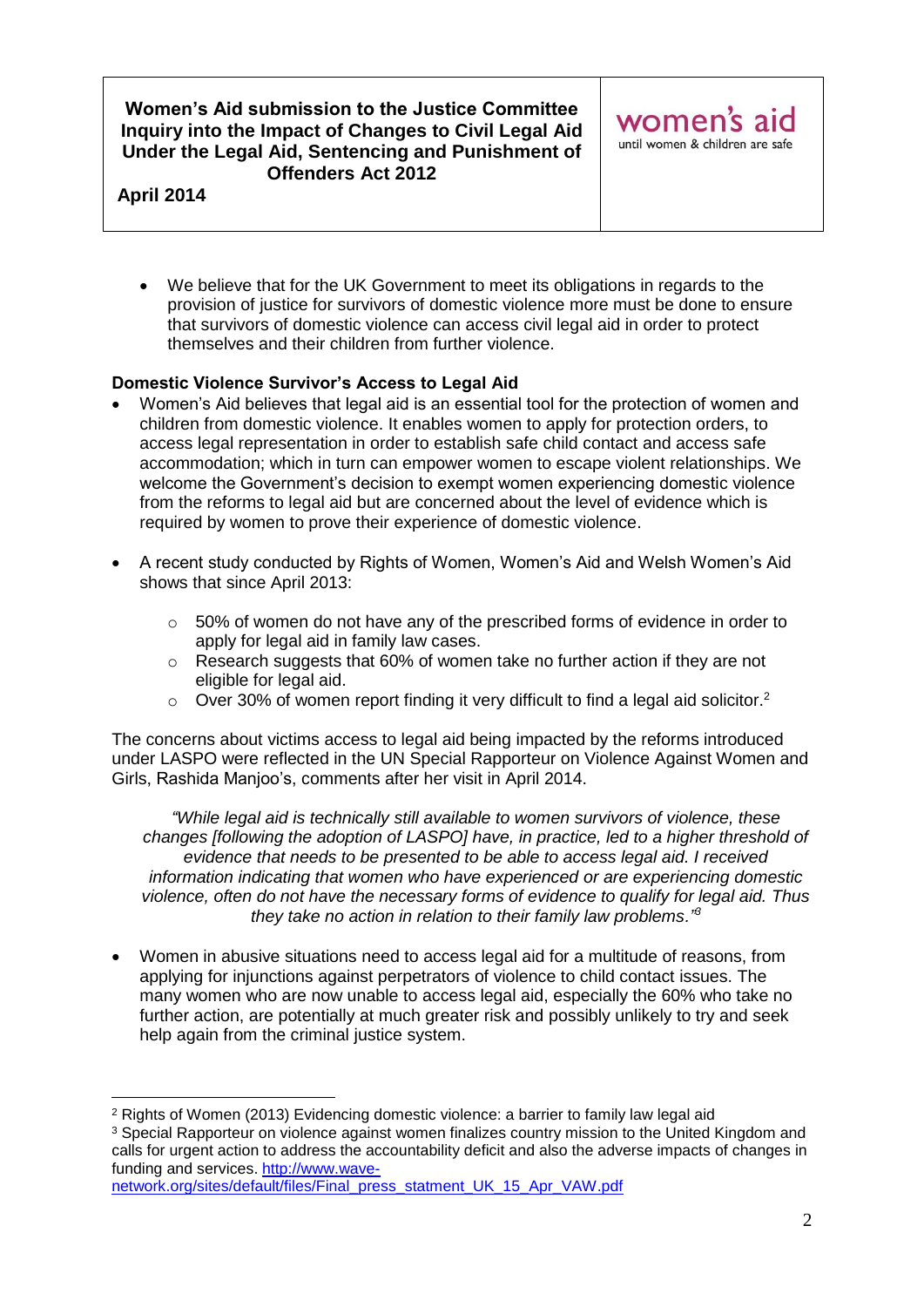**April 2014**

*Being in such an awful situation and trying to cope with abuse and caring for my children is really hard, having this additional obstacle in my way just acted as another barrier to getting some support which in turn has made it easier for my husband to continue to be abusive for longer. I understand the need for budget cuts and control over public spending but please don't make already very difficult situations even harder for victims" (survivor of domestic violence)*

## **Domestic Violence Gateway**

- The Domestic Violence Gateway is the route through which victims of domestic violence can apply for legal aid for family or civil law matters. To access this Gateway to legal aid victims of domestic violence must have evidence to prove their experience of domestic violence. The evidence criteria is not set out in the Act but through regulations that the Ministry of Justice published in April 2013.<sup>4</sup> The Regulation relevant to domestic violence is Regulation 33 - *Supporting Documents: Domestic Violence.*
- Victims of domestic violence must be able to show their solicitor evidence, in line with Regulation 33, of domestic violence before an application for Legal Aid can be made. This evidence is then submitted to the Legal Aid Agency who assess their claim against the evidence criteria.

Accepted types of evidence outlined in the Regulation 33, published in April 2013, were:

- o criminal conviction
- o police caution
- o ongoing criminal proceedings
- o protective injunction
- o an undertaking
- o letter from a Multi Agency Risk Assessment Conference
- o finding of fact, by a court
- o letter from social services
- o letter from a doctor (including a family doctor or 'GP'), nurse, midwife, or health visitor

## **Recent Changes to the Regulations:**

- Women's Aid, alongside Rights of Women and Welsh Women's Aid, have been working with the Ministry of Justice as they review and widen the evidence criteria for the Domestic Violence Gateway.
- . The Ministry of Justice announced changes to the Domestic Violence Gateway, through amendments to Regulation 33, which came into force on 22 April 2014.

<sup>1</sup> <sup>4</sup> [http://www.justice.gov.uk/downloads/legal-aid/funding-code/evidence-requirements-for-private-family-law](http://www.justice.gov.uk/downloads/legal-aid/funding-code/evidence-requirements-for-private-family-law-matters-guidance.pdf)[matters-guidance.pdf](http://www.justice.gov.uk/downloads/legal-aid/funding-code/evidence-requirements-for-private-family-law-matters-guidance.pdf)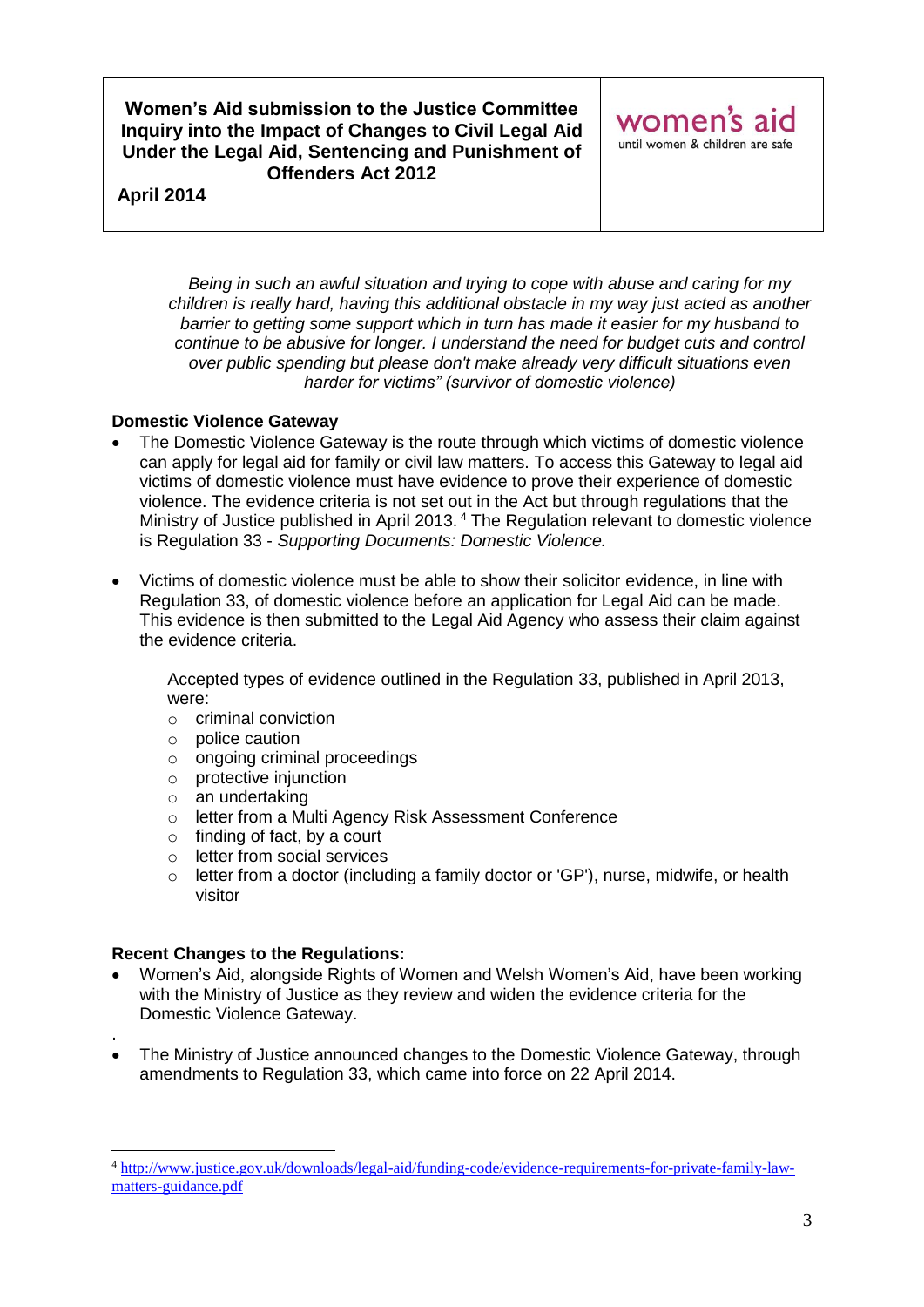**April 2014**

- As a result of the recent amendments to Regulations 33 further evidence that can be used to access legal aid for women affected by violence includes:
	- o a letter from a domestic violence refuge or refusal of entry to refuge
	- o a referral to a domestic violence specialist support service by a doctor, nurse, midwife, practitioner psychologist or health visitor
	- o a Domestic Violence Protection Notice or Domestic Violence Protection Order granted
	- o a letter from a psychologist
	- o police bail
	- o a bind over
- Women's Aid welcomes these changes to the Regulations which we hope will ensure that more women will be able to have access to the relevant proof that they are victims of domestic violence and therefore be entitled to Civil Legal Aid for, so called, Family Disputes. However, Women's Aid is still very concerned that the current list of evidence accepted under the Domestic Violence Gateway will impact many survivors of domestic violence access to Legal Aid.
- In July 2013 the UN Committee on the Elimination of Discrimination Against Women (CEDAW) published their concluding observations of the seventh report of the United Kingdom. In its concluding observations the Committee was concerned that the Legal Aid, Sentencing and Punishment of Offenders Act 2012, "unduly restricts women's access to legal aid<sup>5</sup>." The Committee also expressed concern about the conditions applied to accessing legal aid, including the proof that women had to present to prove domestic violence. The CEDAW Committee's concluding comments urged the UK to, "a) ensure effective access by women to courts and tribunals, in particular women victims of violence; and b) continuously assess the impact of the reforms to legal aid on the protection of women's rights<sup>6</sup>." Women's Aid supports these recommendations and calls on the Government to implement them without delay.
- Women's Aid believes that the current legal aid Regulations are still placing unnecessary burdens of proof on women survivors of domestic violence that restrict them from accessing vital Legal Aid and contravene the Government's obligations under CEDAW.

# **Conclusion**

<u>.</u>

 Women's Aid believes that in order to ensure that all survivors of domestic violence are able to access Legal Aid that the evidence criteria in Regulation 33 must be further widened.

The evidence should include:

<sup>55</sup> CEDAW. Concluding Observations on the seventh periodic report of the United Kingdom of Great Britain and Northern Ireland, July 2013. 6 Ibid.